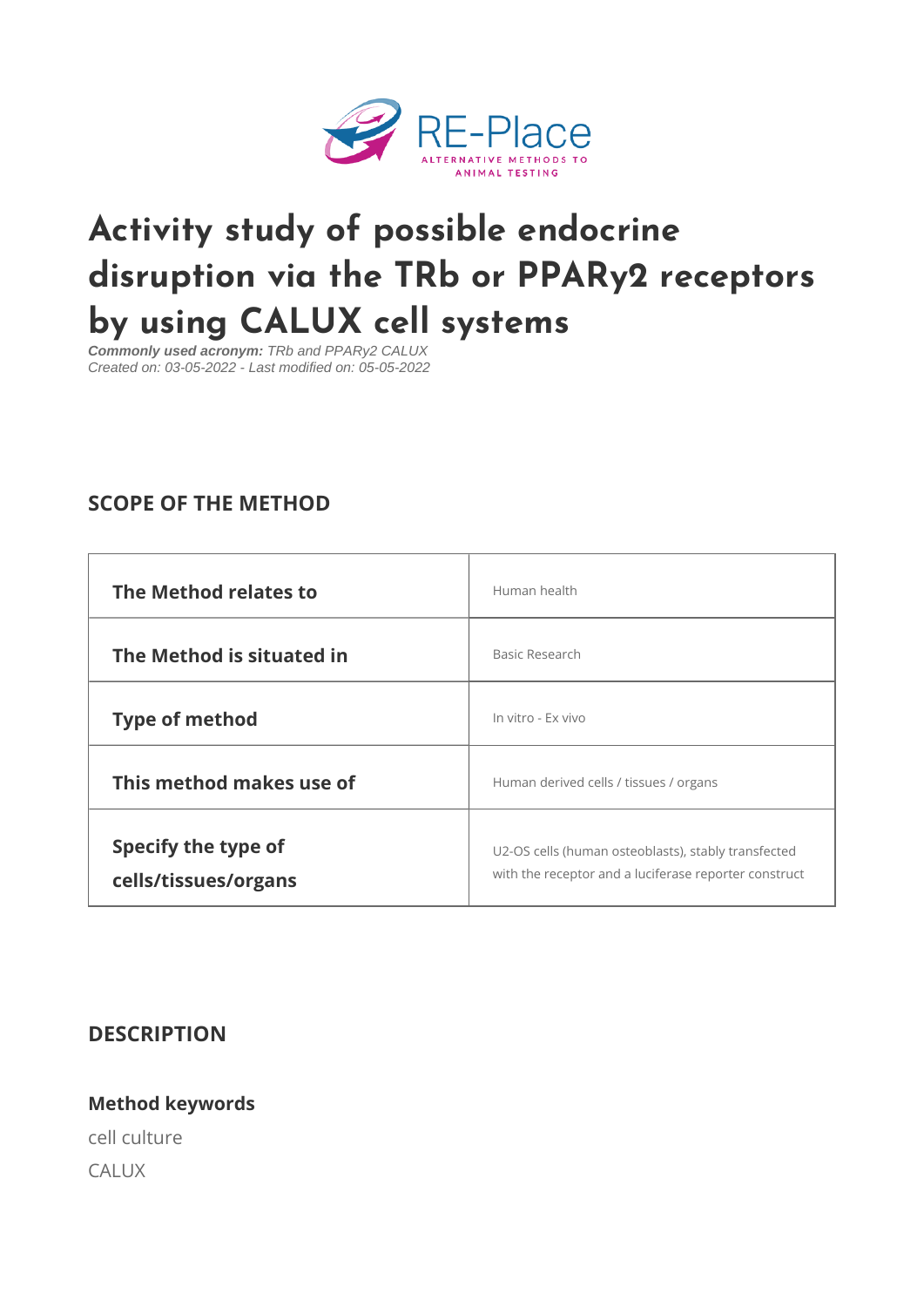reporter gene assays

#### **Scientific area keywords**

Endocrine disruptors obesogens PPARy **TR<sub>b</sub>** mixtures concentration addition

#### **Method description**

The CALUX® system (Chemically Actived LUciferase eXpression) of Bio Detection Systems (BDS, Amsterdam, the Netherlands) uses U-2 OS cells (human osteoblast) that are stably transfected with human TRb or human PPARg2 (BDS, Amsterdam) and a luciferase reporter construct under the control of a receptor specific response element. Through measuring the activity of chemical compounds on these cell lines, we can determine if they can potentially have endocrine activity. The activity of mixture of chemicals can also be determined in these cell systems.

#### **Lab equipment**

Cell incubator, Safety cabinet, Fluorimeter.

# **Method status**

Published in peer reviewed journal

#### **PROS, CONS & FUTURE POTENTIAL**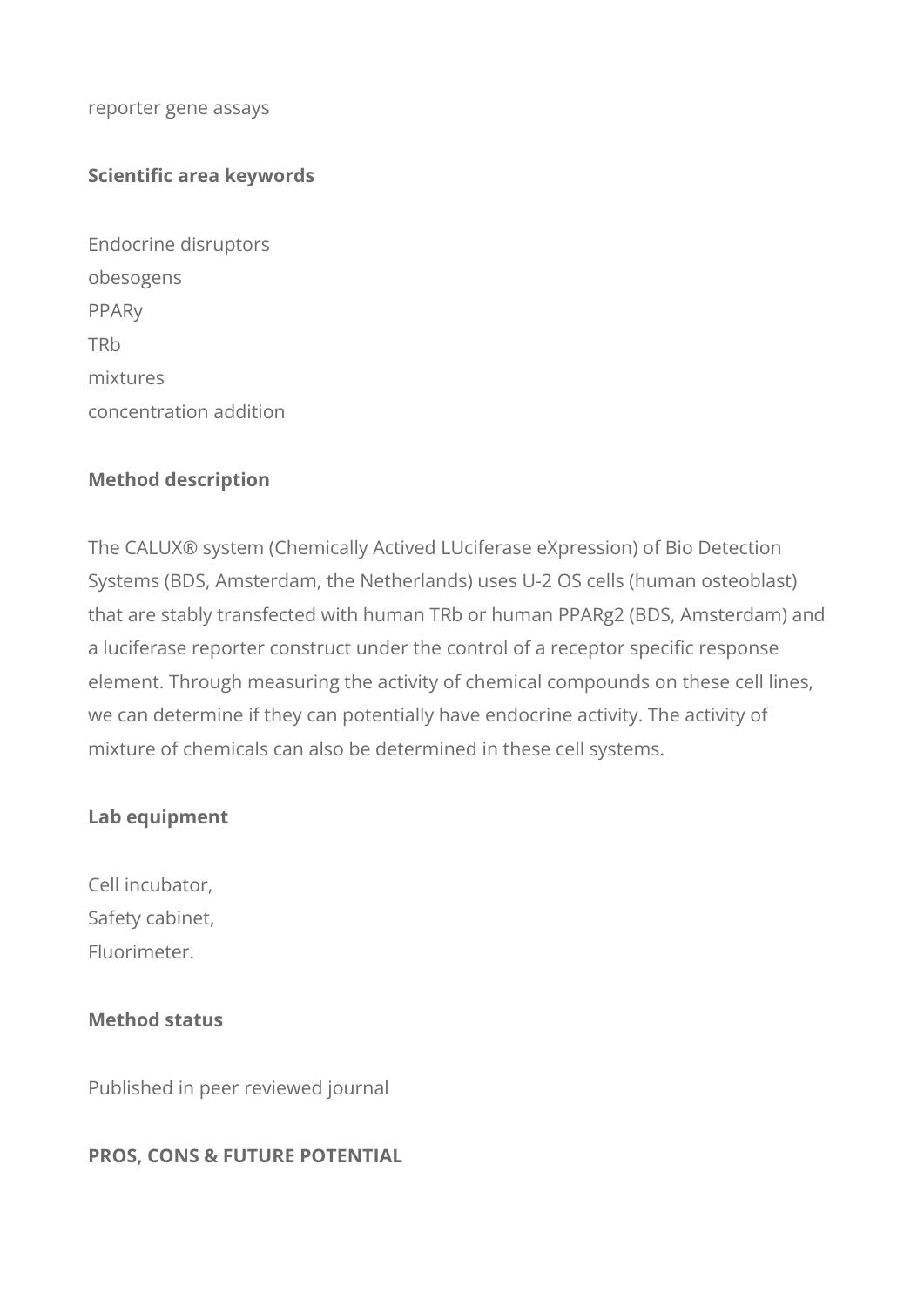# **Advantages**

Speed (vs in vivo experiments), Useful for prioritisation.

## **Challenges**

Difficult to extrapolate to the in vivo situation because of Absorption, Distribution, Metabolism, and Excretion (ADME).

# **REFERENCES, ASSOCIATED DOCUMENTS AND OTHER INFORMATION**

### **References**

Mertens, B, Van Heyst A, Demaegdt H, Boonen I, Van Den Houwe K, Goscinny S, Elskens M, and Van Hoeck E. Assessment of hazards and risks associated with dietary exposure to mineral oil for the Belgian population. Food and Chemical Toxicology, 2021, Volume 149

I Boonen I, Van Heyst A , Van Langenhove K,Van Hoeck E, Mertens M, Denison MS, Elskens M, Demaegdt H. Assessing the receptor-mediated activity of PAHs using AhR-, ER - and PPAR - CALUX bioassays. Food Chem Toxicol. 2020, 145:111602. doi: 10.1016/j.fct.2020.111602

Simon C, Onghena M, Covaci A, Van Hoeck E, Van Loco J, Vandermarken T, Van Langenhove K, Demaegdt H, Mertens B, Vandermeiren K, Scippo ML, Elskens M. Screening of endocrine activity of compounds migrating from plastic baby bottles using a multi-receptor panel of in vitro bioassays.

Mertens B, Van Hoeck E, Blaude MN, Simon C, Onghena M, Vandermarken T, Van Langenhove K, Demaegdt H, Vandermeiren K, Covaci A, Scippo ML, Elskens M, Van Loco J. Evaluation of the potential health risks of substances migrating from polycarbonate replacement baby bottles. Food Chem Toxicol. 2016, 97:108-119. Demaegdt H, Daminet B, Evrard A, Scippo ML, Muller M, Pussemier L, Callebaut A, Vandermeiren K. Endocrine activity of mycotoxins and mycotoxin mixtures. Food